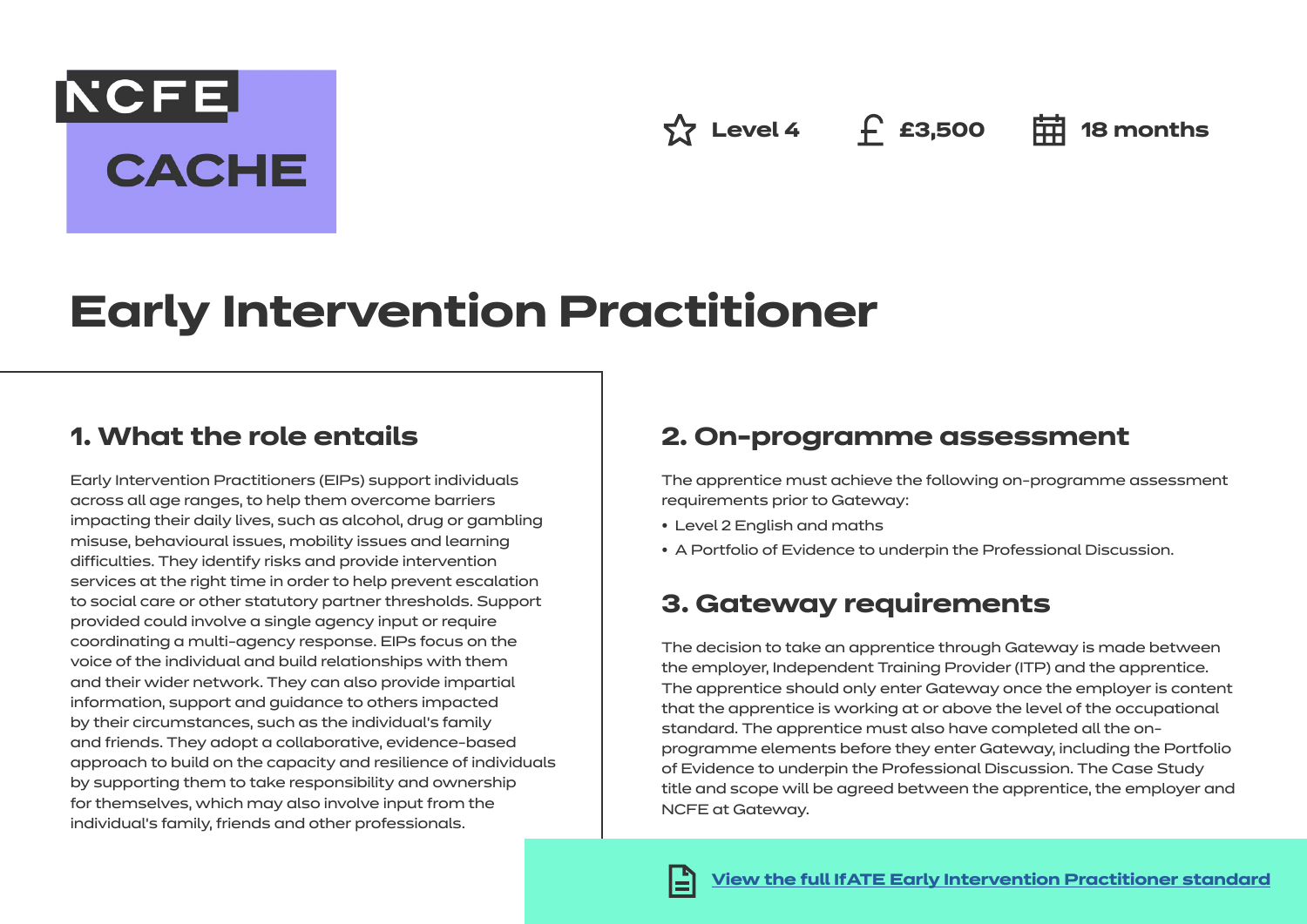### **4. End-point assessment**

The end-point assessment (EPA) for Early Intervention Practitioner contains 2 assessment methods as outlined below:

#### **Professional Discussion underpinned by a Portfolio of Evidence**

The Professional Discussion is a structured discussion designed to draw out the best of the apprentice's competence and excellence and cover the knowledge, skills and behaviours (KSBs) assigned to this assessment method. It is a two-way discussion which involves both the Independent End Point Assessor (IEPA) and the apprentice actively listening and participating in a formal conversation. The assessment duration is 60 minutes (the IEPA has the discretion to increase the time of the Professional Discussion by up to 10% to allow the apprentice to complete their last answer). The Portfolio of Evidence will be completed during on-programme learning, covering the KSBs to be assessed by the Professional Discussion

**Grading -** the Professional Discussion will be measured as Fail, Pass or Distinction.



#### **Case Study with Report and Presentation with Questioning**

The Work-Based Case Study (Component 1) will be in the form of a written report and a video recording of the apprentice conducting a meeting with either the individual and or family they are working with, or with relevant professionals. The Case Study topic will be agreed by the employer and NCFE at Gateway and submitted after a maximum of 9 weeks from passing Gateway. It requires the apprentice completing a significant and defined piece of work that has a real organisational benefit and is based on a real-life workbased activity. It should enable the apprentice to demonstrate that they understand and can apply the relevant KSBs to the full cycle of work undertaken with an individual and/or family. The video recording will allow the IEPA to observe the apprentice's interpersonal skills. Following the marking of the Work-Based Case Study, the Questioning assessment method (Component 2), will involve the IEPA asking the apprentice a minimum of 5 open questions to test and seek clarification regarding the content and/or depth of understanding of the Work-Based Study Report and video recording against the required KSBs.

**Component 1** - The Case Study Report will be 3,500 words (+/- 10%) with NCFE's approval of the Case Study's scope and title. The accompanying video recording must not exceed 15 minutes and should be one continuous recording.

**Component 2** - The duration of the questioning should be fixed at 30 minutes and include a minimum of 5 open questions. The IEPA has the discretion to increase the duration by up to 10% to allow the apprentice to respond to a question.

**Grading** – the Case Study with Report and Presentation will be measured as Fail, Pass or Distinction.